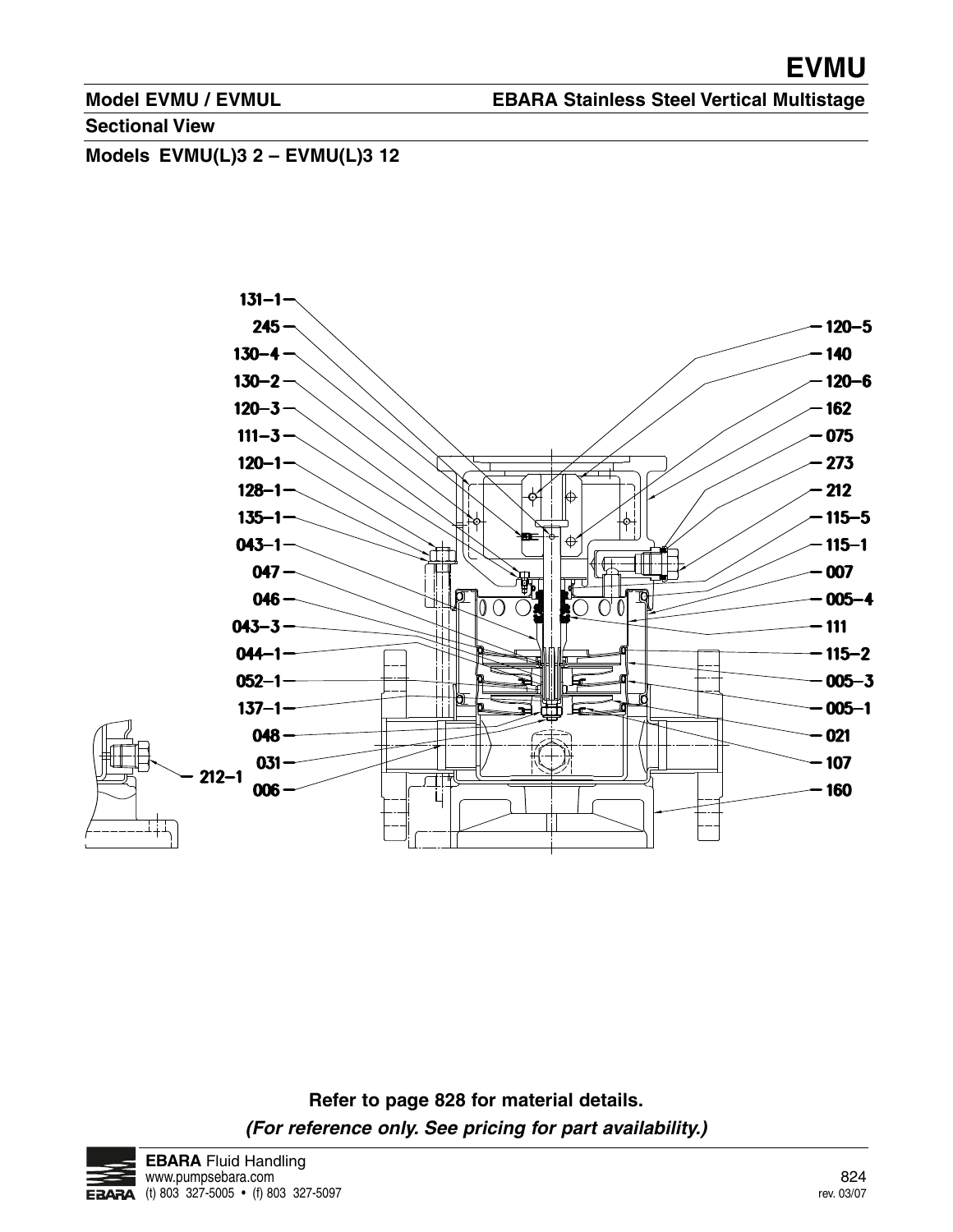#### **EBARA Stainless Steel Vertical Multistage**

**Sectional View**







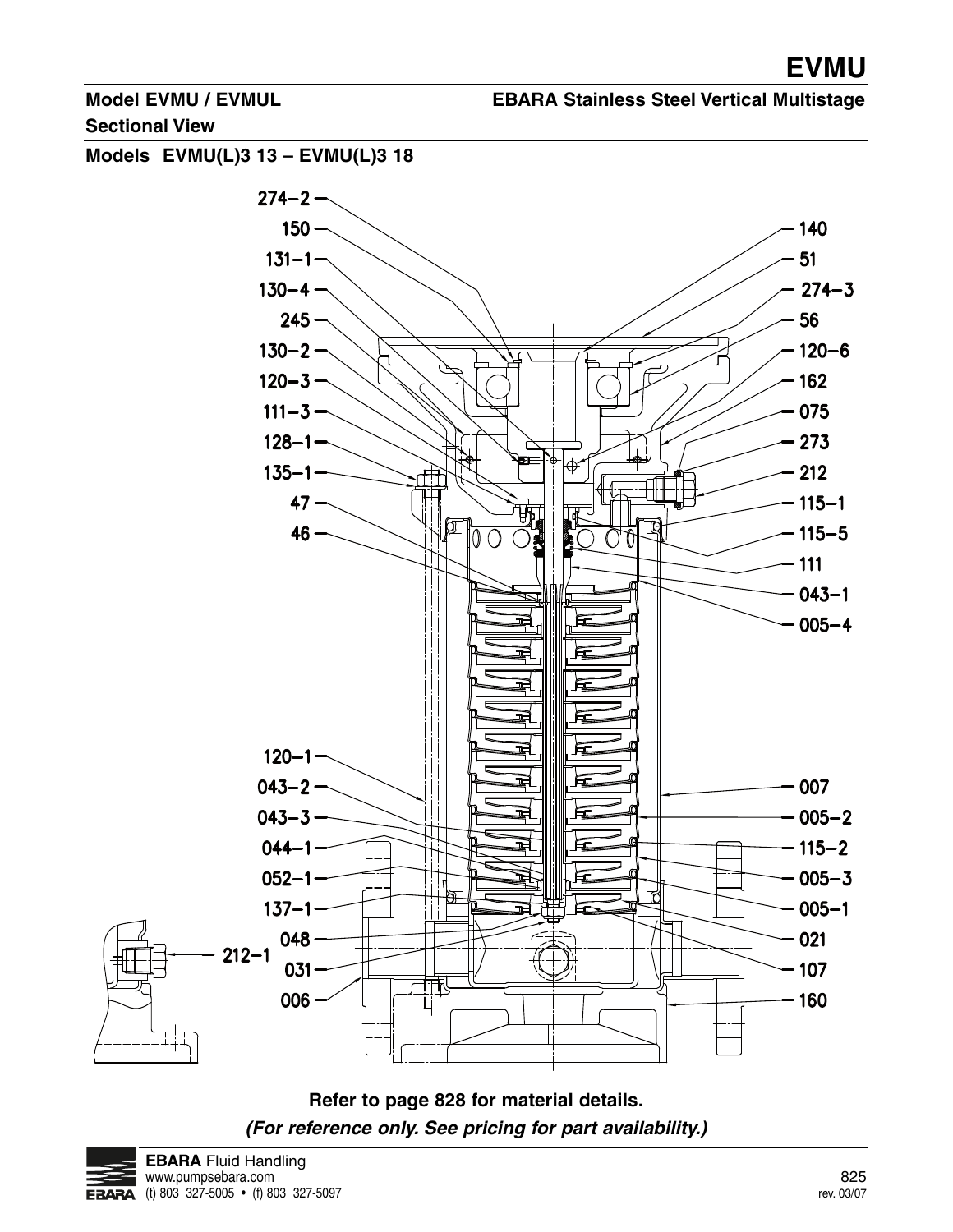## **EBARA Stainless Steel Vertical Multistage**

**Sectional View**

**Models EVMU(L)5 2 – EVMU(L)5 6**



**Refer to page 828 for material details. (For reference only. See pricing for part availability.)**

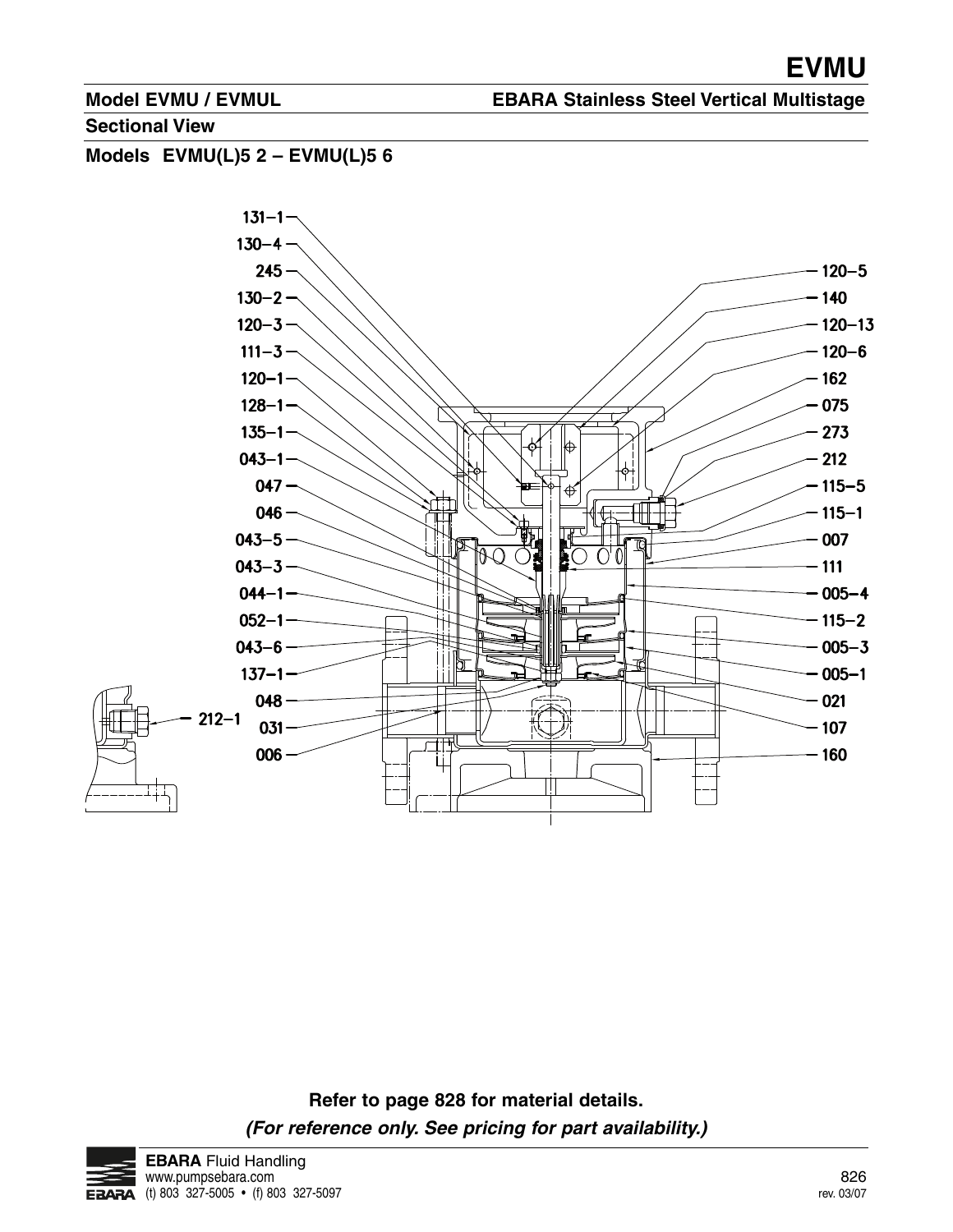#### **EBARA Stainless Steel Vertical Multistage**

#### **Sectional View**

**Models EVMU(L)5 7 – EVMU(L)5 16**



**Refer to page 828 for material details. (For reference only. See pricing for part availability.)**

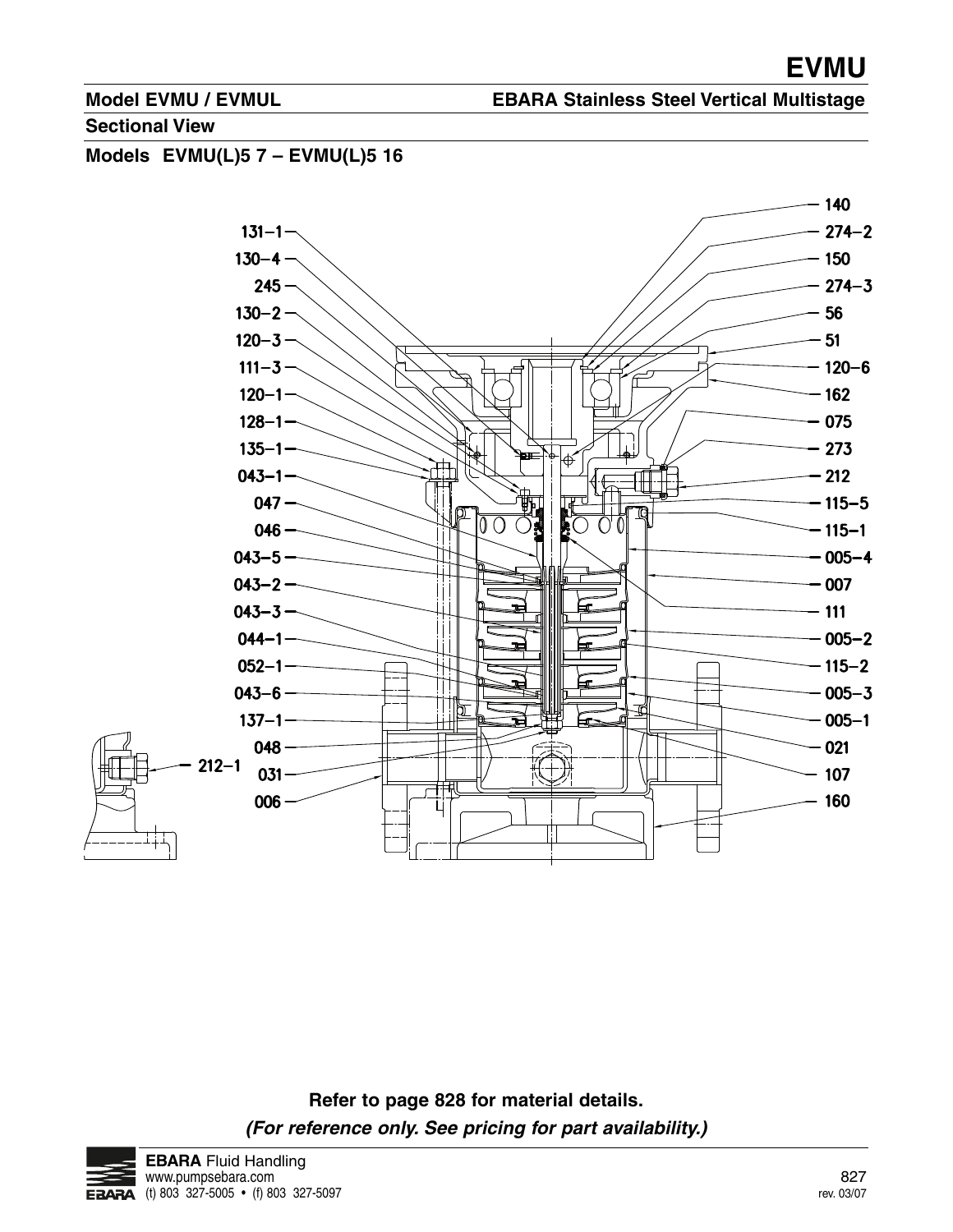# **EBARA Stainless Steel Vertical Multistage**

## **Models EVMU(L)3 EVMU(L)5**

|                    | <b>lodel EVMU / EVMUL</b>                                      | <b>EBARA Stainless Steel Vertical Multistage</b> |                                              |  |
|--------------------|----------------------------------------------------------------|--------------------------------------------------|----------------------------------------------|--|
|                    | ectional View – part reference<br>/lodels EVMU(L)3<br>EVMU(L)5 |                                                  |                                              |  |
| $\mathsf{N}^\circ$ | Part name                                                      |                                                  | Material                                     |  |
|                    |                                                                | <b>EVMU</b>                                      | <b>EVMUL</b>                                 |  |
| $005-1$            | Suction casing                                                 | EN 1.4301(AISI 304)                              | EN 1.4401 (AISI 316)                         |  |
| 005-2              | Intermediate casing                                            | EN 1.4301(AISI 304)                              | EN 1.4401 (AISI 316)                         |  |
| 005-3              | Intermediate casing bearing                                    | EN 1.4301(AISI 304)                              | EN 1.4401 (AISI 316)                         |  |
| 005-4              | Discharge casing                                               | EN 1.4301(AISI 304)                              | EN 1.4401 (AISI 316)                         |  |
| 006                | Bottom casing                                                  | EN 1.4301(AISI 304)                              | EN 1.4401 (AISI 316)                         |  |
| 007                | Outer casing                                                   | EN 1.4301(AISI 304)                              | EN 1.4401 (AISI 316)                         |  |
| 021                | Impeller                                                       | EN 1.4301(AISI 304)                              | EN 1.4401 (AISI 316)                         |  |
| 031                | Shaft                                                          | EN 1.4401 (AISI 316)                             |                                              |  |
| 043-1              | Shaft sleeve (mechanical seal)                                 | EN 1.4301(AISI 304)                              | EN 1.4401 (AISI 316)                         |  |
| 043-2              | Shaft sleeve (intermediate)                                    | EN 1.4301(AISI 304)                              | EN 1.4401 (AISI 316)<br>EN 1.4401 (AISI 316) |  |
| 043-3<br>043-5     | Shaft sleeve (bearing)<br>Shaft sleeve (last stage)            | EN 1.4301 (AISI 304)<br>EN 1.4301(AISI 304)      | EN 1.4401 (AISI 316)                         |  |
| 043-6              | Shaft sleeve (adjustment)                                      | EN 1.4301(AISI 304)                              | EN 1.4401 (AISI 316)                         |  |
| 044-1              | Shaft sleeve bearing                                           | Tungsten carbide                                 |                                              |  |
|                    |                                                                |                                                  |                                              |  |
| 046<br>047         | Split ring (mechanical seal)<br>Ring holder                    | EN 1.4301(AISI 304)<br>EN 1.4301(AISI 304)       | EN 1.4401 (AISI 316)<br>EN 1.4401 (AISI 316) |  |
|                    |                                                                |                                                  | A4-70 UNI 7323                               |  |
| 048                | Impeller nut                                                   | A2-70 UNI 7323 with inox insert                  | with inox insert                             |  |
| 051                | Motor adapter                                                  | Cast iron EN-GJL-200-EN 1561                     |                                              |  |
| $052 - 1$          | Bearing                                                        | Tungsten carbide                                 |                                              |  |
| 056<br>070-1       | <b>Ball bearing</b>                                            | EN 1.4301(AISI 304)                              |                                              |  |
| 075                | Ring for bearing<br>O-ring (plug)                              | <b>FPM</b>                                       |                                              |  |
| 075-1              | O-ring (plug)                                                  | <b>FPM</b>                                       |                                              |  |
| 107                | Liner ring                                                     | PTFE/EN 1.4401 (AISI 316)                        |                                              |  |
| 111                | Mechanical seal                                                | Silicon carbide/Carbon/FPM                       |                                              |  |
| $111-3$            | Mechanical seal seat                                           | EN 1.4301(AISI 304)                              | EN 1.4401 (AISI 316)                         |  |
| $115 - 1$<br>115-2 | O-ring (outer casing)<br>O-ring (intermediate casing)          | <b>FPM</b><br><b>FPM</b>                         |                                              |  |
| 115-5              | O-ring                                                         | <b>FPM</b>                                       |                                              |  |

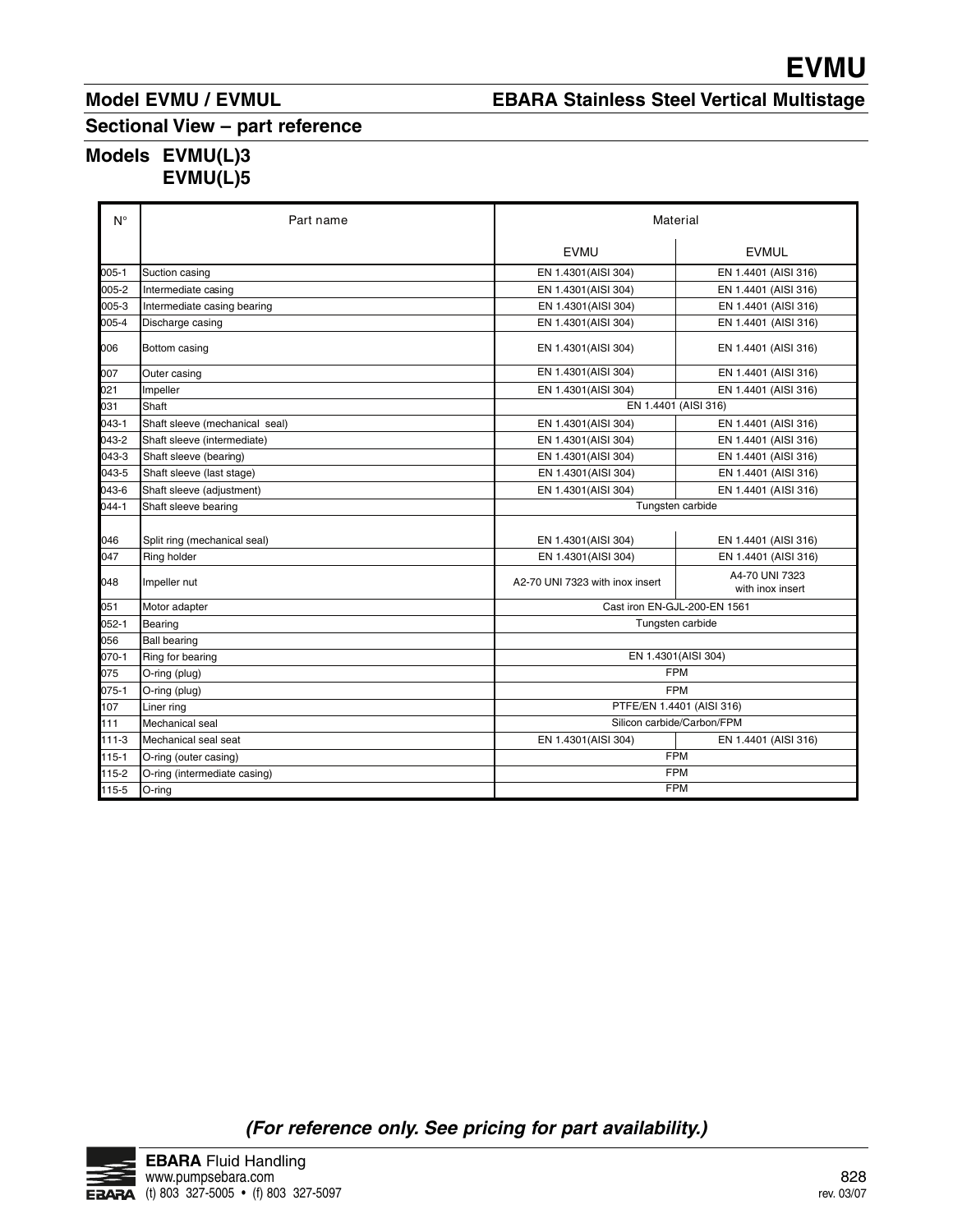# **EBARA Stainless Steel Vertical Multistage**

## **Models EVMU(L)3 EVMU(L)5**

| <b>/lodel EVMU / EVMUL</b><br>Sectional View - part reference<br>/lodels EVMU(L)3<br>EVMU(L)5<br>Part name |                                                                                                                                                                                                                                                                                                    |                                                                                                            | <b>EVMU</b><br><b>EBARA Stainless Steel Vertical Multistag</b>                                                                                                                                                                                                                          |
|------------------------------------------------------------------------------------------------------------|----------------------------------------------------------------------------------------------------------------------------------------------------------------------------------------------------------------------------------------------------------------------------------------------------|------------------------------------------------------------------------------------------------------------|-----------------------------------------------------------------------------------------------------------------------------------------------------------------------------------------------------------------------------------------------------------------------------------------|
|                                                                                                            |                                                                                                                                                                                                                                                                                                    |                                                                                                            |                                                                                                                                                                                                                                                                                         |
|                                                                                                            |                                                                                                                                                                                                                                                                                                    |                                                                                                            |                                                                                                                                                                                                                                                                                         |
|                                                                                                            |                                                                                                                                                                                                                                                                                                    |                                                                                                            |                                                                                                                                                                                                                                                                                         |
|                                                                                                            |                                                                                                                                                                                                                                                                                                    |                                                                                                            |                                                                                                                                                                                                                                                                                         |
|                                                                                                            |                                                                                                                                                                                                                                                                                                    |                                                                                                            |                                                                                                                                                                                                                                                                                         |
|                                                                                                            |                                                                                                                                                                                                                                                                                                    |                                                                                                            |                                                                                                                                                                                                                                                                                         |
|                                                                                                            |                                                                                                                                                                                                                                                                                                    |                                                                                                            |                                                                                                                                                                                                                                                                                         |
|                                                                                                            |                                                                                                                                                                                                                                                                                                    |                                                                                                            |                                                                                                                                                                                                                                                                                         |
|                                                                                                            |                                                                                                                                                                                                                                                                                                    |                                                                                                            |                                                                                                                                                                                                                                                                                         |
|                                                                                                            |                                                                                                                                                                                                                                                                                                    |                                                                                                            |                                                                                                                                                                                                                                                                                         |
|                                                                                                            |                                                                                                                                                                                                                                                                                                    |                                                                                                            |                                                                                                                                                                                                                                                                                         |
|                                                                                                            |                                                                                                                                                                                                                                                                                                    |                                                                                                            |                                                                                                                                                                                                                                                                                         |
|                                                                                                            |                                                                                                                                                                                                                                                                                                    |                                                                                                            |                                                                                                                                                                                                                                                                                         |
|                                                                                                            |                                                                                                                                                                                                                                                                                                    |                                                                                                            |                                                                                                                                                                                                                                                                                         |
|                                                                                                            |                                                                                                                                                                                                                                                                                                    |                                                                                                            |                                                                                                                                                                                                                                                                                         |
|                                                                                                            |                                                                                                                                                                                                                                                                                                    |                                                                                                            |                                                                                                                                                                                                                                                                                         |
|                                                                                                            |                                                                                                                                                                                                                                                                                                    | Material                                                                                                   |                                                                                                                                                                                                                                                                                         |
|                                                                                                            |                                                                                                                                                                                                                                                                                                    | <b>EVMU</b>                                                                                                | <b>EVMUL</b>                                                                                                                                                                                                                                                                            |
|                                                                                                            |                                                                                                                                                                                                                                                                                                    |                                                                                                            | Zincate steel                                                                                                                                                                                                                                                                           |
|                                                                                                            |                                                                                                                                                                                                                                                                                                    |                                                                                                            |                                                                                                                                                                                                                                                                                         |
|                                                                                                            |                                                                                                                                                                                                                                                                                                    | Zincate steel 8.8 strength class ISO 898/1                                                                 |                                                                                                                                                                                                                                                                                         |
|                                                                                                            |                                                                                                                                                                                                                                                                                                    | Zincate steel<br>A2-70 UNI 7323                                                                            |                                                                                                                                                                                                                                                                                         |
|                                                                                                            |                                                                                                                                                                                                                                                                                                    | Carbon steel                                                                                               |                                                                                                                                                                                                                                                                                         |
|                                                                                                            |                                                                                                                                                                                                                                                                                                    | Carbon steel                                                                                               |                                                                                                                                                                                                                                                                                         |
|                                                                                                            |                                                                                                                                                                                                                                                                                                    | Zincate steel<br>Carbon steel                                                                              |                                                                                                                                                                                                                                                                                         |
|                                                                                                            |                                                                                                                                                                                                                                                                                                    |                                                                                                            | EN 1.4401 (AISI 316)                                                                                                                                                                                                                                                                    |
|                                                                                                            |                                                                                                                                                                                                                                                                                                    |                                                                                                            | Brass OT 58 UNI 5705                                                                                                                                                                                                                                                                    |
|                                                                                                            |                                                                                                                                                                                                                                                                                                    |                                                                                                            |                                                                                                                                                                                                                                                                                         |
|                                                                                                            |                                                                                                                                                                                                                                                                                                    | EN 1.4301(AISI 304)                                                                                        | Cast iron + EN 1.4401 (AISI 316)                                                                                                                                                                                                                                                        |
|                                                                                                            |                                                                                                                                                                                                                                                                                                    |                                                                                                            | Cast iron EN-GJL-200-EN 1561                                                                                                                                                                                                                                                            |
|                                                                                                            |                                                                                                                                                                                                                                                                                                    |                                                                                                            | EN 1.4401 (AISI 316)                                                                                                                                                                                                                                                                    |
|                                                                                                            |                                                                                                                                                                                                                                                                                                    |                                                                                                            | EN 1.4401 (AISI 316)                                                                                                                                                                                                                                                                    |
|                                                                                                            |                                                                                                                                                                                                                                                                                                    |                                                                                                            |                                                                                                                                                                                                                                                                                         |
|                                                                                                            |                                                                                                                                                                                                                                                                                                    |                                                                                                            | EN 1.4401 (AISI 316)<br>$\prime$                                                                                                                                                                                                                                                        |
|                                                                                                            |                                                                                                                                                                                                                                                                                                    |                                                                                                            | Carbon steel TC 80                                                                                                                                                                                                                                                                      |
|                                                                                                            |                                                                                                                                                                                                                                                                                                    |                                                                                                            | Carbon steel TC 80                                                                                                                                                                                                                                                                      |
|                                                                                                            | Screw for coupling<br>Screw for coupling<br>Nut for tie rod<br>Screw for coupling guard<br>Pin for shaft<br>Washer (bearing)<br>Impeller spacer<br>Motor bracket<br>Motor adapter<br>Coupling guard<br>Washer (plug)<br>Washer (plug)<br>C-type snap ring (coupling)<br>C-type snap ring (bracket) | EVMU3 13, EVMU5 7,8<br>EVMU3 15, 18, EVMU5 10 to 16<br>EVMU3 13, EVMU5 7,8<br>EVMU3 15, 18, EVMU5 10 to 16 | A2-70 UNI 7323<br>Zincate steel 8.8 strength class ISO 898/1<br>EN 1.4301(AISI 304)<br>Carbon steel<br>Cast iron EN-GJL-200-EN 1561<br>Cast iron EN-GJL-200-EN 1561+<br>EN 1.4301(AISI 304)<br>EN 1.4301(AISI 304)<br>EN 1.4301(AISI 304)<br>EN 1.4301(AISI 304)<br>EN 1.4301(AISI 304) |

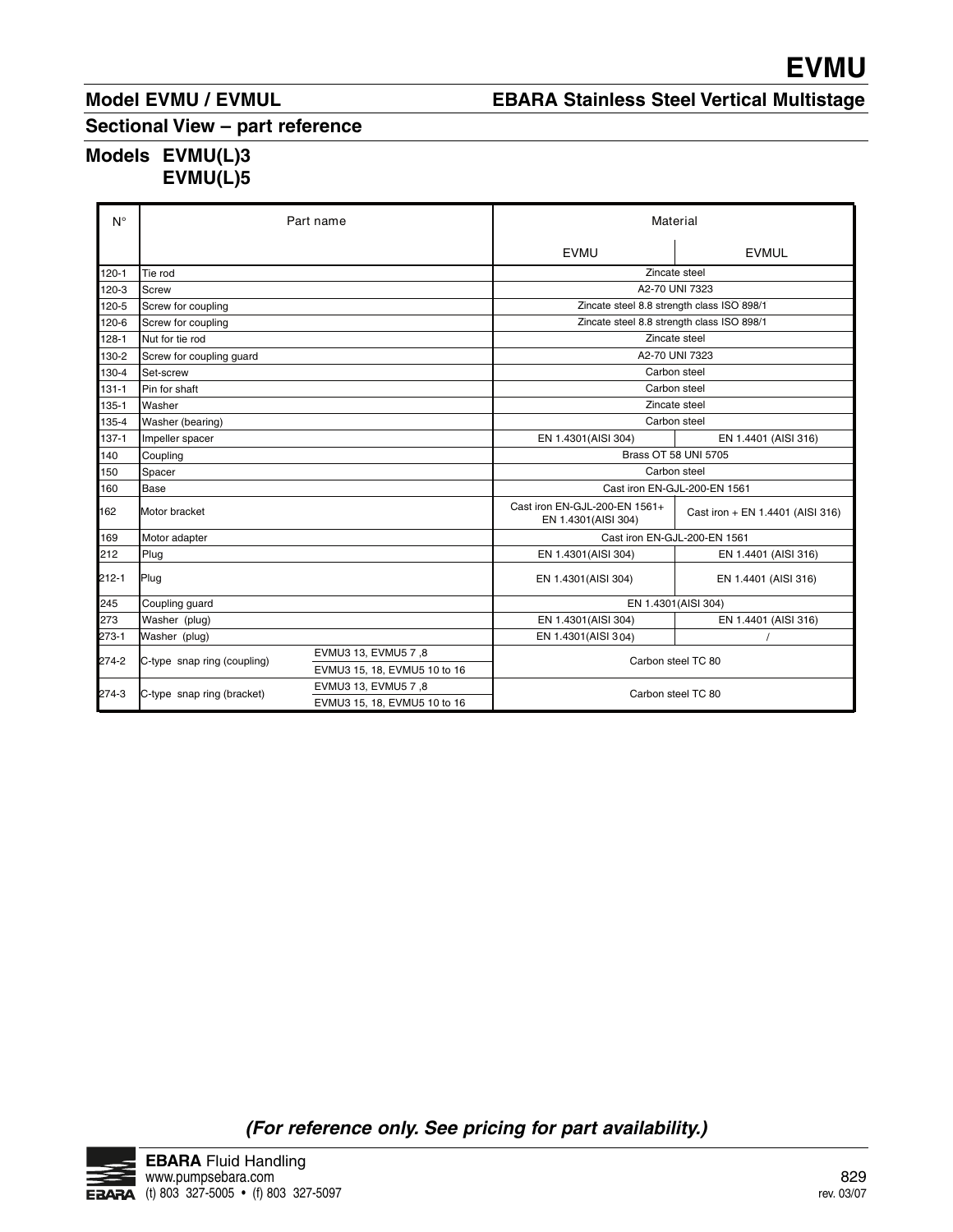### **EBARA Stainless Steel Vertical Multistage**

#### **Sectional View**

**Models EVMU(L)10 2 – EVMU(L)10 3**



**Refer to page 836 for material details. (For reference only. See pricing for part availability.)**

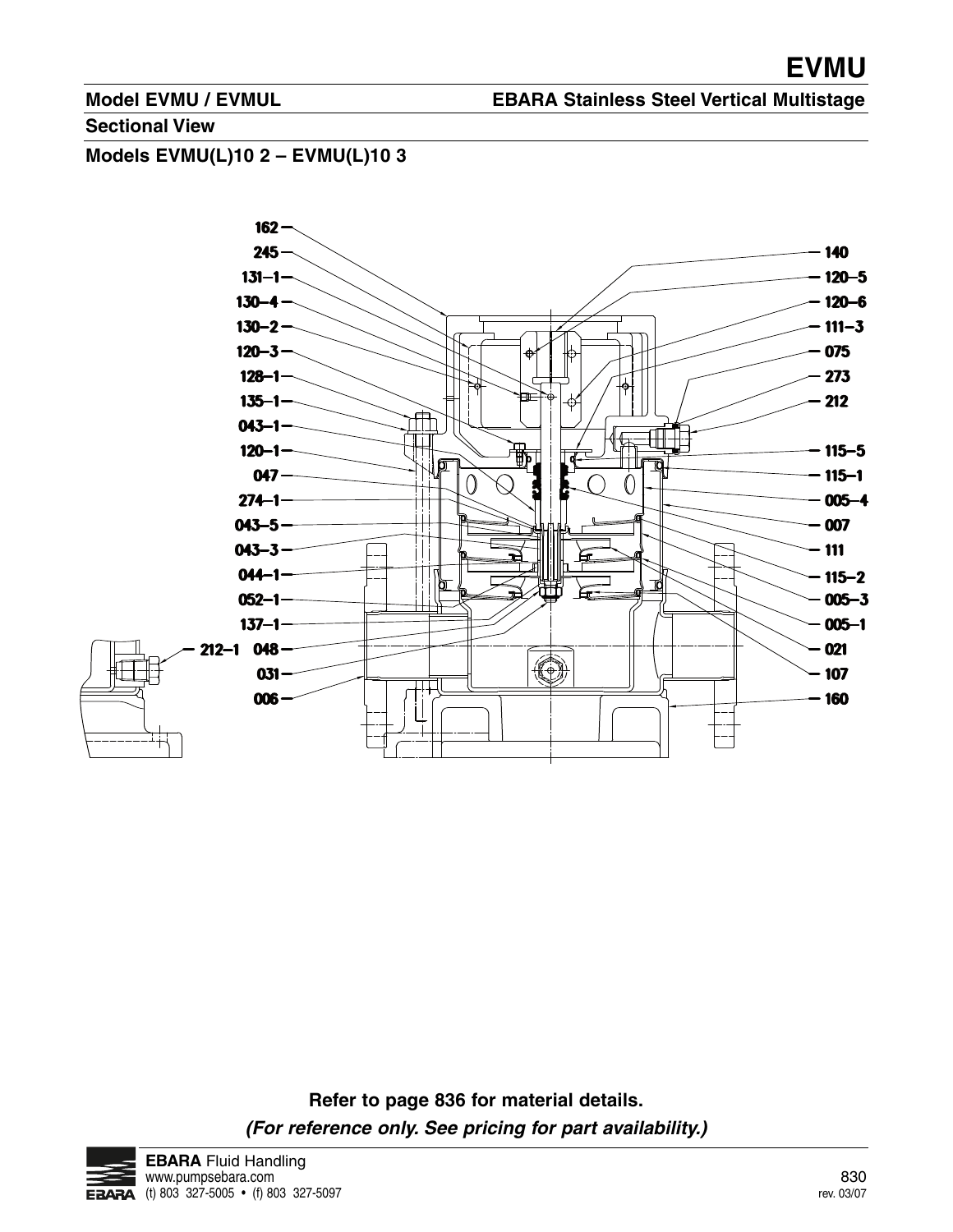#### **EBARA Stainless Steel Vertical Multistage**

#### **Sectional View**



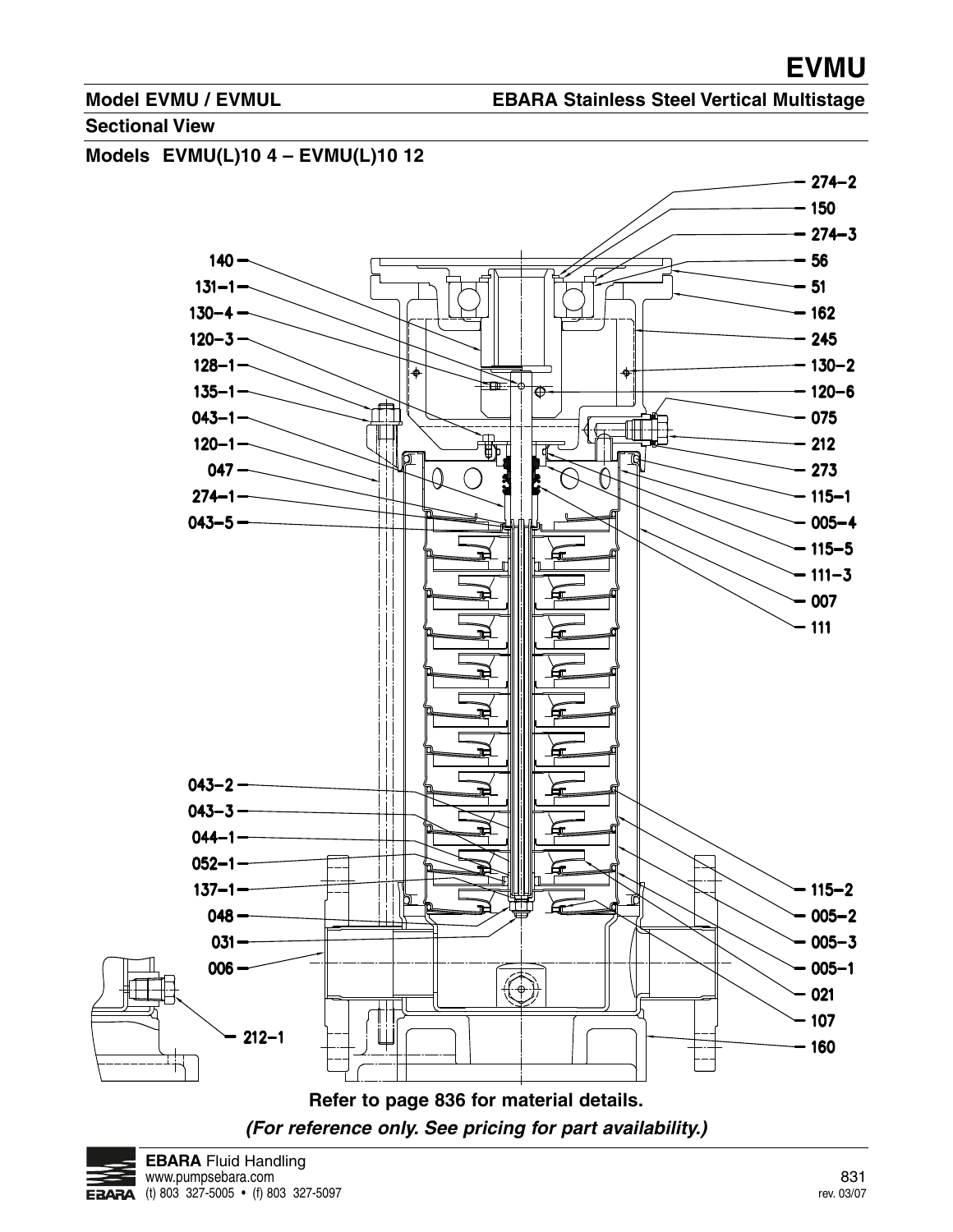**EBARA Stainless Steel Vertical Multistage**

#### **Sectional View**

# **Models EVMU(L)10 14 – EVMU(L)10 16**



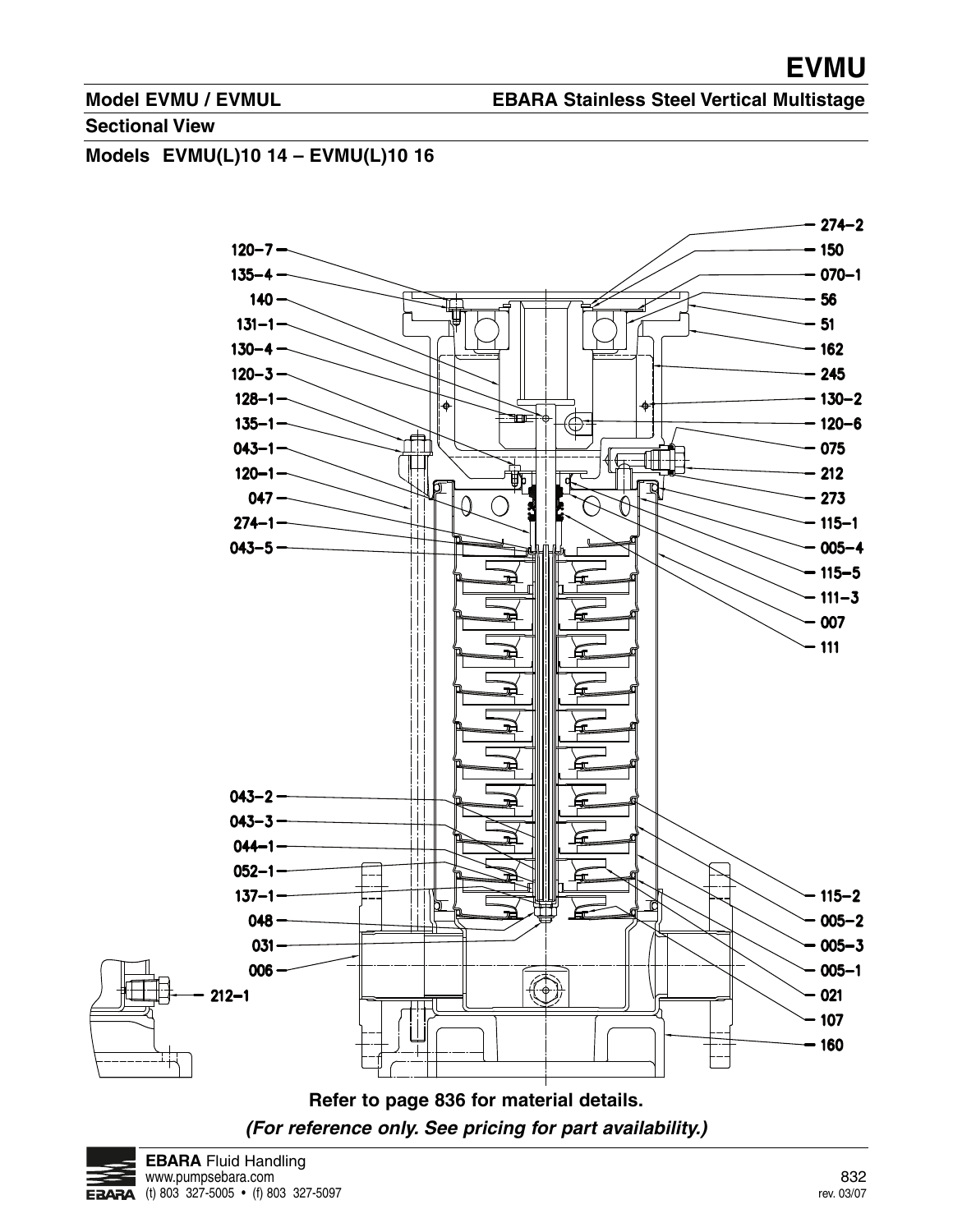### **EBARA Stainless Steel Vertical Multistage**

#### **Sectional View**

**Models EVMU(L)18 2**



**Refer to page 838 for material details. (For reference only. See pricing for part availability.)**

![](_page_9_Picture_7.jpeg)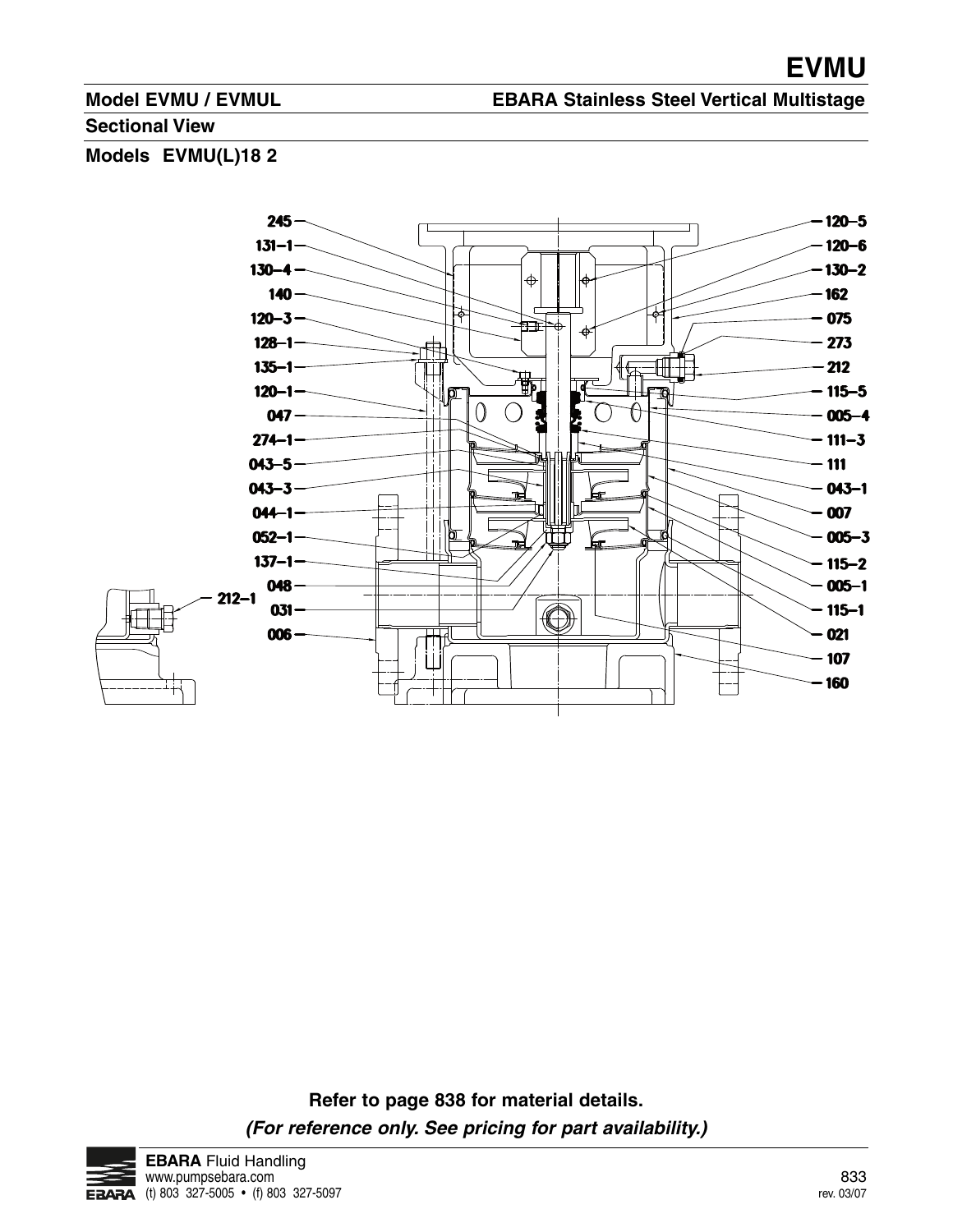**EBARA Stainless Steel Vertical Multistage**

**Sectional View**

**Models EVMU(L)18 3 – EVMU(L)18 5**

![](_page_10_Figure_5.jpeg)

![](_page_10_Figure_6.jpeg)

**Refer to page 838 for material details. (For reference only. See pricing for part availability.)**

![](_page_10_Picture_8.jpeg)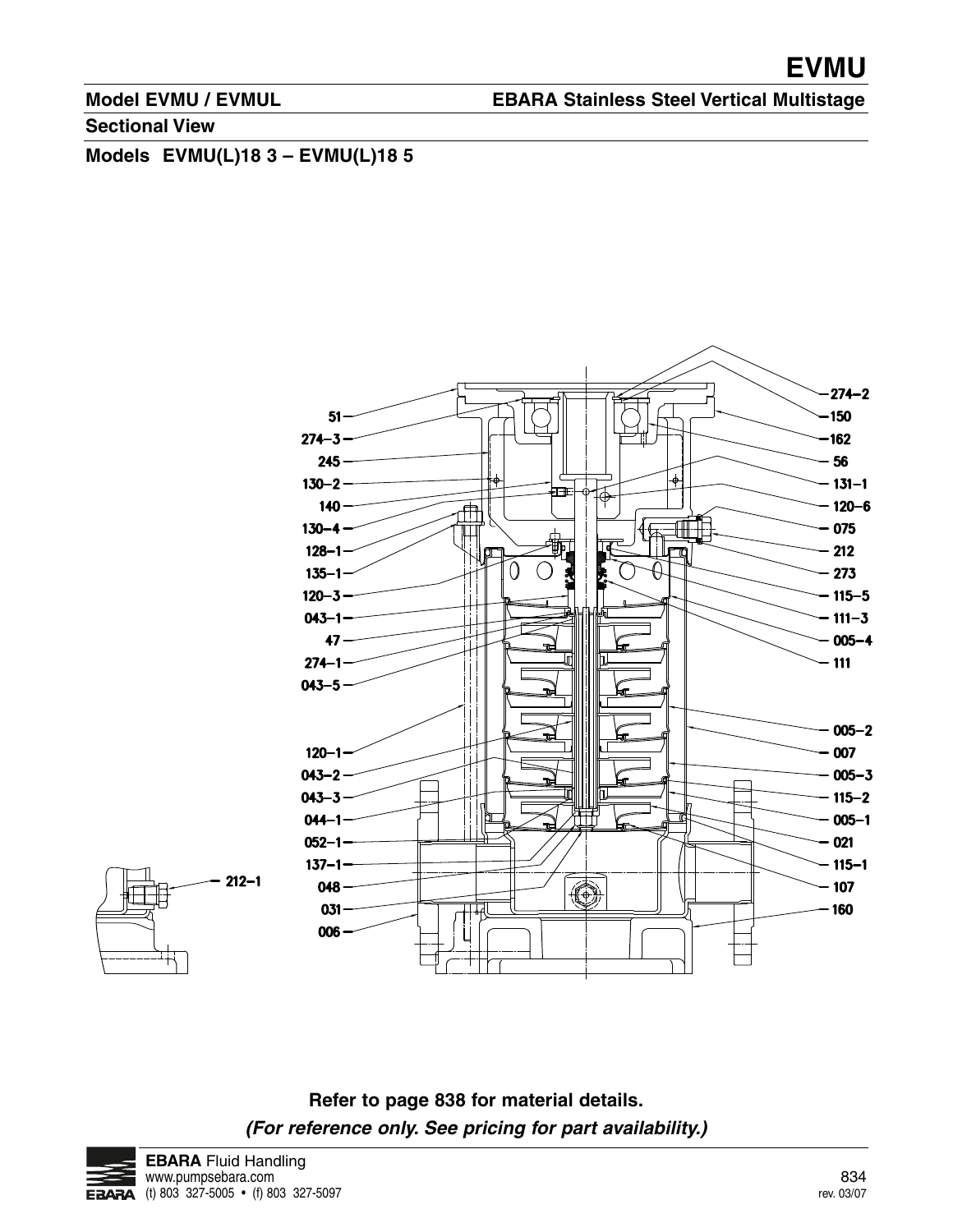#### **EBARA Stainless Steel Vertical Multistage**

#### **Sectional View**

# **Models EVMU(L)18 6 – EVMU(L)18 11**

![](_page_11_Figure_5.jpeg)

![](_page_11_Figure_6.jpeg)

![](_page_11_Picture_7.jpeg)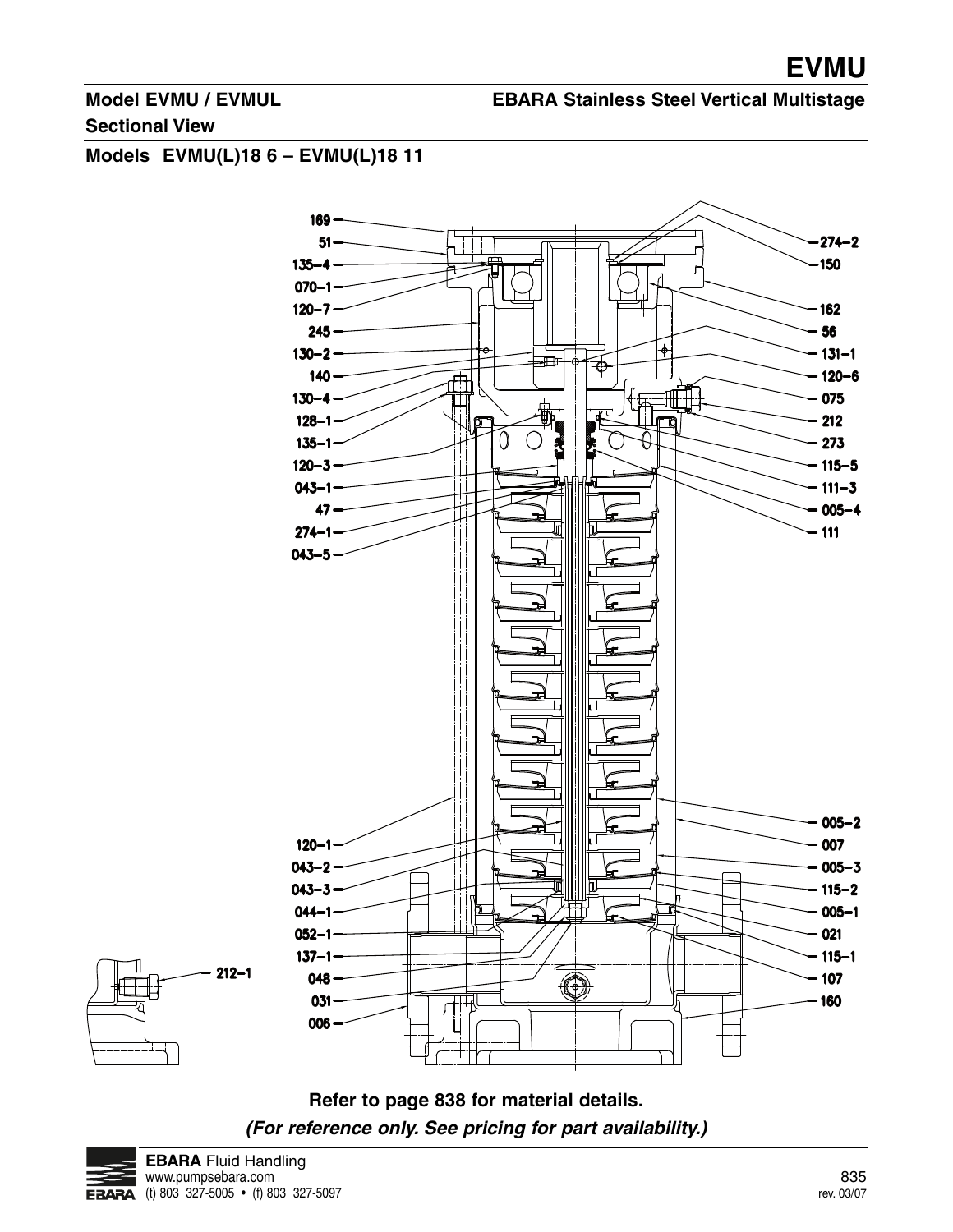# **EBARA Stainless Steel Vertical Multistage**

# **Sectional View – part reference**

# **Model EVMU(L)10**

|                    | <b>Model EVMU / EVMUL</b>                             | <b>EVMU</b><br><b>EBARA Stainless Steel Vertical Multistage</b> |                                              |  |
|--------------------|-------------------------------------------------------|-----------------------------------------------------------------|----------------------------------------------|--|
| Model              | Sectional View - part reference<br><b>EVMU(L)10</b>   |                                                                 |                                              |  |
| $\mathsf{N}^\circ$ | Part name                                             | Material                                                        |                                              |  |
|                    |                                                       | <b>EVMU</b>                                                     | <b>EVML</b>                                  |  |
| $005-1$            | Suction casing                                        | EN 1.4301(AISI 304)                                             | EN 1.4401 (AISI 316)                         |  |
| 005-2              | Intermediate casing                                   | EN 1.4301(AISI 304)                                             | EN 1.4401 (AISI 316)                         |  |
| 005-3              | Intermediate casing bearing                           | EN 1.4301(AISI 304)                                             | EN 1.4401 (AISI 316)                         |  |
| 005-4              | Discharge casing                                      | EN 1.4301(AISI 304)                                             | EN 1.4401 (AISI 316)                         |  |
| 006                | Bottom casing                                         | EN 1.4301(AISI 304)                                             | EN 1.4401 (AISI 316)                         |  |
| 007                | Outer casing                                          | EN 1.4301(AISI 304)                                             | EN 1.4401 (AISI 316)                         |  |
| 021                | Impeller                                              | EN 1.4301(AISI 304)                                             | EN 1.4401 (AISI 316)                         |  |
| 031                | Shaft                                                 | EN 1.4401 (AISI 316)                                            |                                              |  |
| 043-1              | Shaft sleeve (mechanical seal)                        | EN 1.4301(AISI 304)                                             | EN 1.4401 (AISI 316)                         |  |
| 043-2<br>043-3     | Shaft sleeve (intermediate)<br>Shaft sleeve (bearing) | EN 1.4301 (AISI 304)<br>EN 1.4301(AISI 304)                     | EN 1.4401 (AISI 316)<br>EN 1.4401 (AISI 316) |  |
| 043-5              | Shaft sleeve (last stage)                             | EN 1.4301(AISI 304)                                             | EN 1.4401 (AISI 316)                         |  |
| 043-6              | Shaft sleeve (adjustment)                             | EN 1.4301(AISI 304)                                             | EN 1.4401 (AISI 316)                         |  |
| 044-1              | Shaft sleeve bearing                                  | Tungsten carbide                                                |                                              |  |
| 046                | Split ring (mechanical seal)                          | EN 1.4301(AISI 304)                                             | EN 1.4401 (AISI 316)                         |  |
| 047                | Ring holder                                           | EN 1.4301(AISI 304)                                             | EN 1.4401 (AISI 316)                         |  |
| 048                | Impeller nut                                          | A2-70 UNI 7323 with inox insert                                 | A4-70 UNI 7323                               |  |
|                    |                                                       |                                                                 | with inox insert                             |  |
| 051                | Motor adapter                                         | Cast iron EN-GJL-200-EN 1561<br>Tungsten carbide                |                                              |  |
| $052 - 1$<br>056   | Bearing<br><b>Ball bearing</b>                        | See table pag. 500                                              |                                              |  |
| $070 - 1$          | Ring for bearing                                      | EN 1.4301(AISI 304)                                             |                                              |  |
| 075                | O-ring (plug)                                         | <b>FPM</b>                                                      |                                              |  |
| $075 - 1$          | O-ring (plug)                                         | <b>FPM</b>                                                      | $\prime$                                     |  |
| 107                | Liner ring                                            | PTFE/EN 1.4401 (AISI 316)                                       |                                              |  |
| 111<br>111-3       | Mechanical seal<br>Mechanical seal seat               | Silicon carbide/Carbon/FPM<br>EN 1.4301(AISI 304)               | EN 1.4401 (AISI 316)                         |  |
| $115 - 1$          | O-ring (outer casing)                                 | <b>FPM</b>                                                      |                                              |  |
| 115-2              | O-ring (intermediate casing)                          | <b>FPM</b>                                                      |                                              |  |
| 115-5              | O-ring                                                | <b>FPM</b>                                                      |                                              |  |

![](_page_12_Picture_7.jpeg)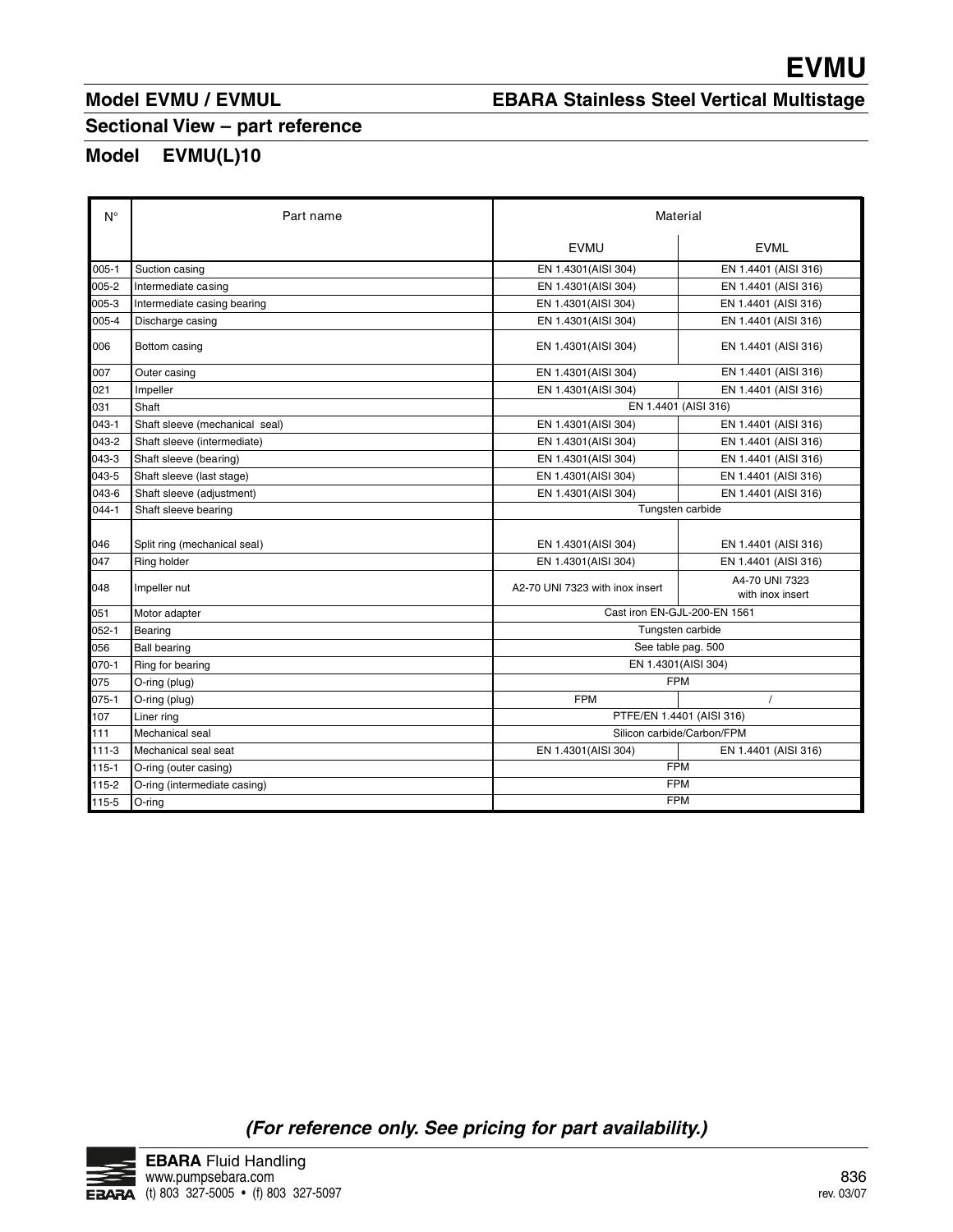# **EBARA Stainless Steel Vertical Multistage**

## **Sectional View – part reference**

# **Model EVMU(L)10**

|                             |                                 |                                  |                                                  | <b>EVMU</b>                                |
|-----------------------------|---------------------------------|----------------------------------|--------------------------------------------------|--------------------------------------------|
|                             | <b>Model EVMU / EVMUL</b>       |                                  | <b>EBARA Stainless Steel Vertical Multistage</b> |                                            |
|                             | Sectional View - part reference |                                  |                                                  |                                            |
|                             |                                 |                                  |                                                  |                                            |
| <b>Model</b>                | <b>EVMU(L)10</b>                |                                  |                                                  |                                            |
|                             |                                 |                                  |                                                  |                                            |
| $N^{\circ}$                 | Part name                       |                                  | Material                                         |                                            |
|                             |                                 |                                  | <b>EVMU</b>                                      | <b>EVML</b>                                |
| 120-1                       | Tie rod                         |                                  |                                                  | Zincate steel                              |
| 120-3                       | <b>Screw</b>                    |                                  |                                                  | A2-70 UNI 7323                             |
| 120-5                       | Screw for coupling              | EVMU10 2, EVMU10 3               |                                                  | Zincate steel 8.8 strength class ISO 898/1 |
| 120-6                       | Screw for coupling              | EVMU10 4 to12                    | Zincate steel 8.8 strength class ISO 898/1       |                                            |
| 120-7                       | Screw (bearing)                 | EVMU10 14 to16                   | Zincate steel 8.8 strength class ISO 898/1       |                                            |
| 128-1                       | Nut for tie rod                 |                                  | Zincate steel                                    |                                            |
| 130-2                       | Screw for coupling guard        |                                  | A2-70 UNI 7323<br>Carbon steel                   |                                            |
| 130-4<br>131-1              | Set-screw<br>Pin for shaft      |                                  |                                                  |                                            |
| 135-1                       | Washer                          |                                  | Carbon steel<br>Zincate steel                    |                                            |
| 135-4                       | Washer (bearing)                |                                  |                                                  | Carbon steel                               |
| $137 - 1$                   | Impeller spacer                 |                                  | EN 1.4301(AISI 304)                              | EN 1.4401 (AISI 316)                       |
| 140                         | Coupling                        |                                  |                                                  | Brass OT 58 UNI 5705                       |
| 150                         | Spacer                          |                                  |                                                  | Carbon steel                               |
| 160                         | Base                            |                                  | $\prime$<br>Cast iron EN-GJL-200-EN 1561+        | Cast iron EN-GJL-200-EN 1561               |
| 162                         | Motor bracket                   |                                  | EN 1.4301(AISI 304)                              | Cast iron + EN 1.4401 (AISI 316)           |
| 169                         | Motor adapter                   |                                  |                                                  | Cast iron EN-GJL-200-EN 1561               |
| 212                         | Plug                            |                                  | EN 1.4301(AISI 304)                              | EN 1.4401 (AISI 316)                       |
| 212-1                       | Plug                            |                                  | EN 1.4301(AISI 304)                              | EN 1.4401 (AISI 316)                       |
| 245                         | Coupling guard                  |                                  | EN 1.4301(AISI 304)                              |                                            |
| 273                         | Washer (plug)                   |                                  | EN 1.4301(AISI 304)                              | EN 1.4401 (AISI 316)                       |
|                             | Washer (plug)                   |                                  | EN 1.4301(AISI 304)                              |                                            |
|                             | C-type snap ring (coupling)     |                                  | EN 1.4301(AISI 304)                              | EN 1.4401 (AISI 316)                       |
|                             |                                 | <b>EVMU104</b>                   |                                                  |                                            |
|                             | C-type snap ring (coupling)     | EVMU10 5 to 8<br>EVMU10 10 to 12 |                                                  | Carbon steel TC 80                         |
|                             |                                 | EVMU10 14 to16                   |                                                  |                                            |
|                             |                                 | <b>EVMU104</b>                   |                                                  |                                            |
| 273-1<br>$274 - 1$<br>274-2 |                                 |                                  |                                                  |                                            |
| 274-3                       | C-type snap ring (bracket)      | EVMU10 5 to 8                    | Carbon steel TC 80                               |                                            |

![](_page_13_Picture_7.jpeg)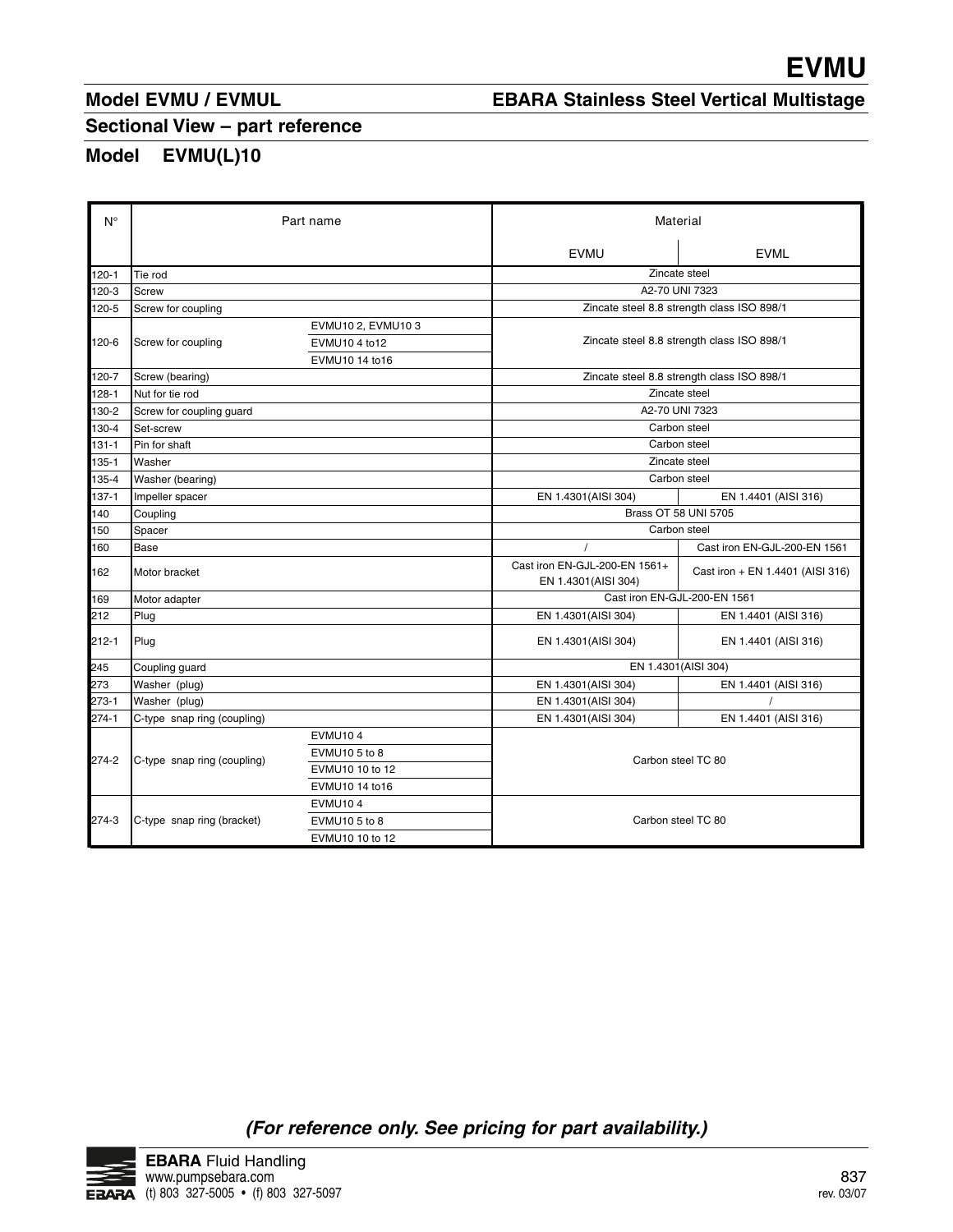# **EBARA Stainless Steel Vertical Multistage**

# **Sectional View – part reference**

|                  | Model EVMU / EVMUL                                    | <b>EBARA Stainless Steel Vertical Multistage</b>  | <b>EVMU</b>                                  |
|------------------|-------------------------------------------------------|---------------------------------------------------|----------------------------------------------|
| Model            | Sectional View - part reference<br>EVMU(L)18          |                                                   |                                              |
| $N^{\circ}$      | Part name                                             | Material                                          |                                              |
|                  |                                                       | <b>EVMU</b>                                       | <b>EVML</b>                                  |
| $005 - 1$        | Suction casing                                        | EN 1.4301(AISI 304)                               | EN 1.4401 (AISI 316)                         |
| 005-2            | Intermediate ca sing                                  | EN 1.4301(AISI 304)                               | EN 1.4401 (AISI 316)                         |
| 005-3            | Intermediate casing bearing                           | EN 1.4301(AISI 304)                               | EN 1.4401 (AISI 316)                         |
| 005-4            | Discharge casing                                      | EN 1.4301(AISI 304)                               | EN 1.4401 (AISI 316)                         |
| 006              | Bottom casing                                         | EN 1.4301 (AISI 304)                              | EN 1.4401 (AISI 316)                         |
| 007              | Outer casing                                          | EN 1.4301(AISI 304)                               | EN 1.4401 (AISI 316)                         |
| 021              | Impeller                                              | EN 1.4301(AISI 304)                               | EN 1.4401 (AISI 316)                         |
| 031              | Shaft                                                 | EN 1.4401 (AISI 316)                              |                                              |
| $043 - 1$        | Shaft sleeve (mechanical seal)                        | EN 1.4301(AISI 304)                               | EN 1.4401 (AISI 316)                         |
| 043-2<br>043-3   | Shaft sleeve (intermediate)<br>Shaft sleeve (bearing) | EN 1.4301(AISI 304)<br>EN 1.4301(AISI 304)        | EN 1.4401 (AISI 316)<br>EN 1.4401 (AISI 316) |
| 043-5            | Shaft sleeve (last stage)                             | EN 1.4301(AISI 304)                               | EN 1.4401 (AISI 316)                         |
| 043-6            | Shaft sleeve (adjustment)                             | EN 1.4301 (AISI 304)                              | EN 1.4401 (AISI 316)                         |
| $044 - 1$        | Shaft sleeve bearing                                  | Tungsten carbide                                  |                                              |
|                  |                                                       |                                                   |                                              |
| 046<br>047       | Split ring (mechanical seal)<br>Ring holder           | EN 1.4301(AISI 304)<br>EN 1.4301(AISI 304)        | EN 1.4401 (AISI 316)<br>EN 1.4401 (AISI 316) |
|                  |                                                       |                                                   | A4-70 UNI 7323                               |
| 048              | Impeller nut                                          | A2-70 UNI 7323 with inox insert                   | with inox insert                             |
| 051              | Motor adapter                                         | Cast iron EN-GJL-200-EN 1561                      |                                              |
| $052 - 1$<br>056 | Bearing<br><b>Ball bearing</b>                        | Tungsten carbide                                  |                                              |
| $070-1$          | Ring for bearing                                      | See table pag. 500<br>EN 1.4301(AISI 304)         |                                              |
| 075              | O-ring (plug)                                         | <b>FPM</b>                                        |                                              |
| $075-1$          | O-ring (plug)                                         | <b>FPM</b>                                        | $\prime$                                     |
| 107              | Liner ring                                            | PTFE/EN 1.4401 (AISI 316)                         |                                              |
| 111<br>$111-3$   | Mechanical seal<br>Mechanical seal seat               | Silicon carbide/Carbon/FPM<br>EN 1.4301(AISI 304) | EN 1.4401 (AISI 316)                         |
| 115-1            | O-ring (outer casing)                                 | <b>FPM</b>                                        |                                              |
| 115-2            | O-ring (intermediate casing)                          | FPM                                               |                                              |
| 115-5            | O-ring                                                | FPM                                               |                                              |

![](_page_14_Picture_7.jpeg)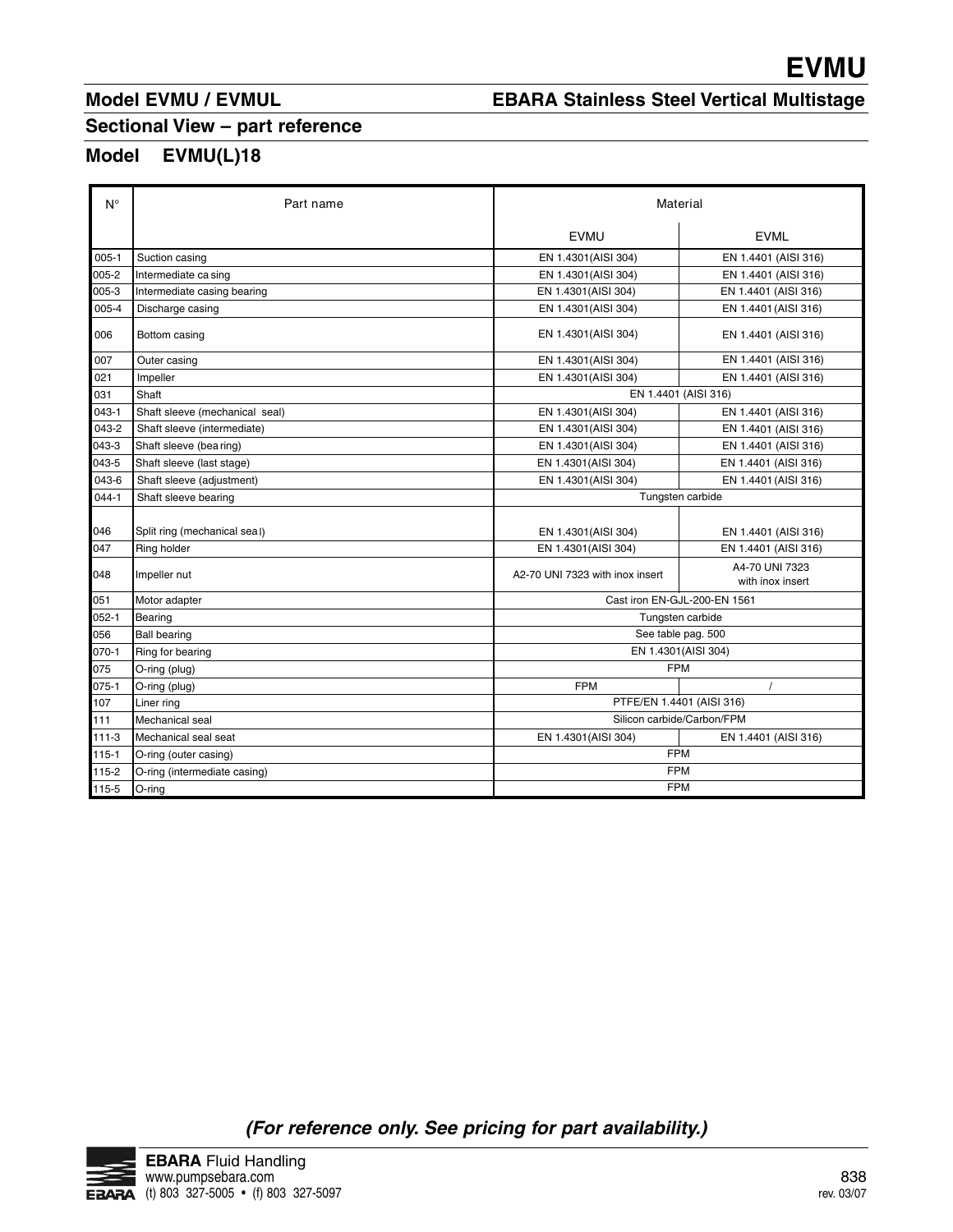# **EBARA Stainless Steel Vertical Multistage**

## **Sectional View – part reference**

|                                    | Model EVMU / EVMUL                              |                                                   | <b>EBARA Stainless Steel Vertical Multistage</b>     | <b>EVMU</b>                                  |
|------------------------------------|-------------------------------------------------|---------------------------------------------------|------------------------------------------------------|----------------------------------------------|
|                                    | Sectional View - part reference<br><b>Model</b> |                                                   |                                                      |                                              |
|                                    | EVMU(L)10                                       |                                                   |                                                      |                                              |
| $N^{\circ}$                        |                                                 | Part name                                         |                                                      | Material                                     |
|                                    |                                                 |                                                   | <b>EVMU</b>                                          | <b>EVML</b>                                  |
| $120 - 1$                          | Tie rod                                         |                                                   |                                                      | Zincate steel<br>A2-70 UNI 7323              |
| 120-3<br>120-5                     | Screw<br>Screw for coupling                     |                                                   |                                                      | Zincate steel 8.8 strength class ISO 898/1   |
| 120-6                              | Screw for coupling                              | <b>EVMU182</b><br>EVMU18 3 to 5<br>EVMU18 6 to 11 |                                                      | Zincate steel 8.8 strength class ISO 898/1   |
| 120-7                              | Screw (bearing)                                 |                                                   | Zincate steel 8.8 strength class ISO 898/1           |                                              |
| 128-1<br>130-2                     | Nut for tie rod<br>Screw for coupling guard     |                                                   | Zincate steel<br>A2-70 UNI 7323                      |                                              |
| 130-4                              | Set-screw                                       |                                                   | Carbon steel                                         |                                              |
| $131 - 1$                          | Pin for shaft                                   | Carbon steel                                      |                                                      |                                              |
| $135 - 1$<br>135-4                 | Washer<br>Washer (bearing)                      |                                                   |                                                      | Zincate steel<br>Carbon steel                |
| 137-1                              | Impeller spacer                                 |                                                   | EN 1.4301(AISI 304)                                  | EN 1.4401 (AISI 316)                         |
| 140                                | Coupling                                        |                                                   |                                                      | Brass OT 58 UNI 5705                         |
| 150<br>160                         | Spacer<br>Base                                  |                                                   |                                                      | Carbon steel<br>Cast iron EN-GJL-200-EN 1561 |
| 162                                | Motor bracket                                   |                                                   | Cast iron EN-GJL-200-EN 1561+<br>EN 1.4301(AISI 304) | Cast iron + EN 1.4401 (AISI 316)             |
| 169                                | Motor adapter                                   |                                                   |                                                      | Cast iron EN-GJL-200-EN 1561                 |
| 212<br>$212 - 1$                   | Plug<br>Plug                                    |                                                   | EN 1.4301(AISI 304)<br>EN 1.4301(AISI 304)           | EN 1.4401 (AISI 316)<br>EN 1.4401 (AISI 316) |
|                                    | Coupling guard                                  |                                                   |                                                      | EN 1.4301(AISI 304)                          |
| 245                                |                                                 |                                                   | EN 1.4301(AISI 304)<br>EN 1.4301(AISI 304)           | EN 1.4401 (AISI 316)                         |
|                                    | Washer (plug)                                   |                                                   | EN 1.4301(AISI 304)                                  | EN 1.4401 (AISI 316)                         |
|                                    | Washer (plug)<br>C-type snap ring (coupling)    |                                                   |                                                      |                                              |
|                                    |                                                 | EVMU18 3 to 4                                     |                                                      |                                              |
|                                    | C-type snap ring (coupling)                     | <b>EVMU185</b>                                    |                                                      | Carbon steel TC 80                           |
| 273<br>273-1<br>$274 - 1$<br>274-2 |                                                 | EVMU18 6 to 10<br><b>EVMU18 11</b>                |                                                      |                                              |

![](_page_15_Picture_8.jpeg)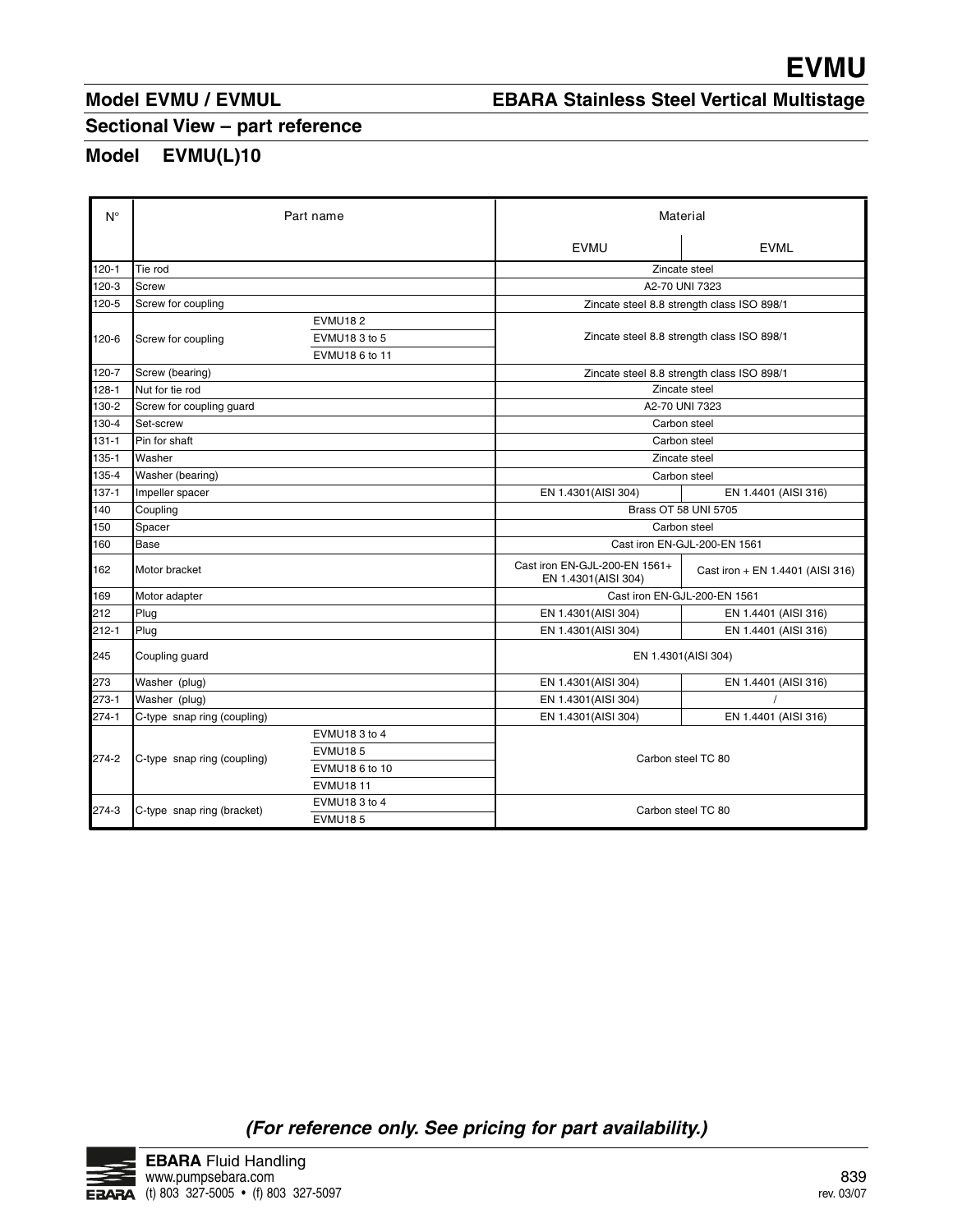### **EBARA Stainless Steel Vertical Multistage**

#### **Sectional View**

**Model EVMUG32 EVMUL32**

![](_page_16_Figure_5.jpeg)

![](_page_16_Figure_6.jpeg)

![](_page_16_Figure_7.jpeg)

![](_page_16_Figure_8.jpeg)

![](_page_16_Picture_9.jpeg)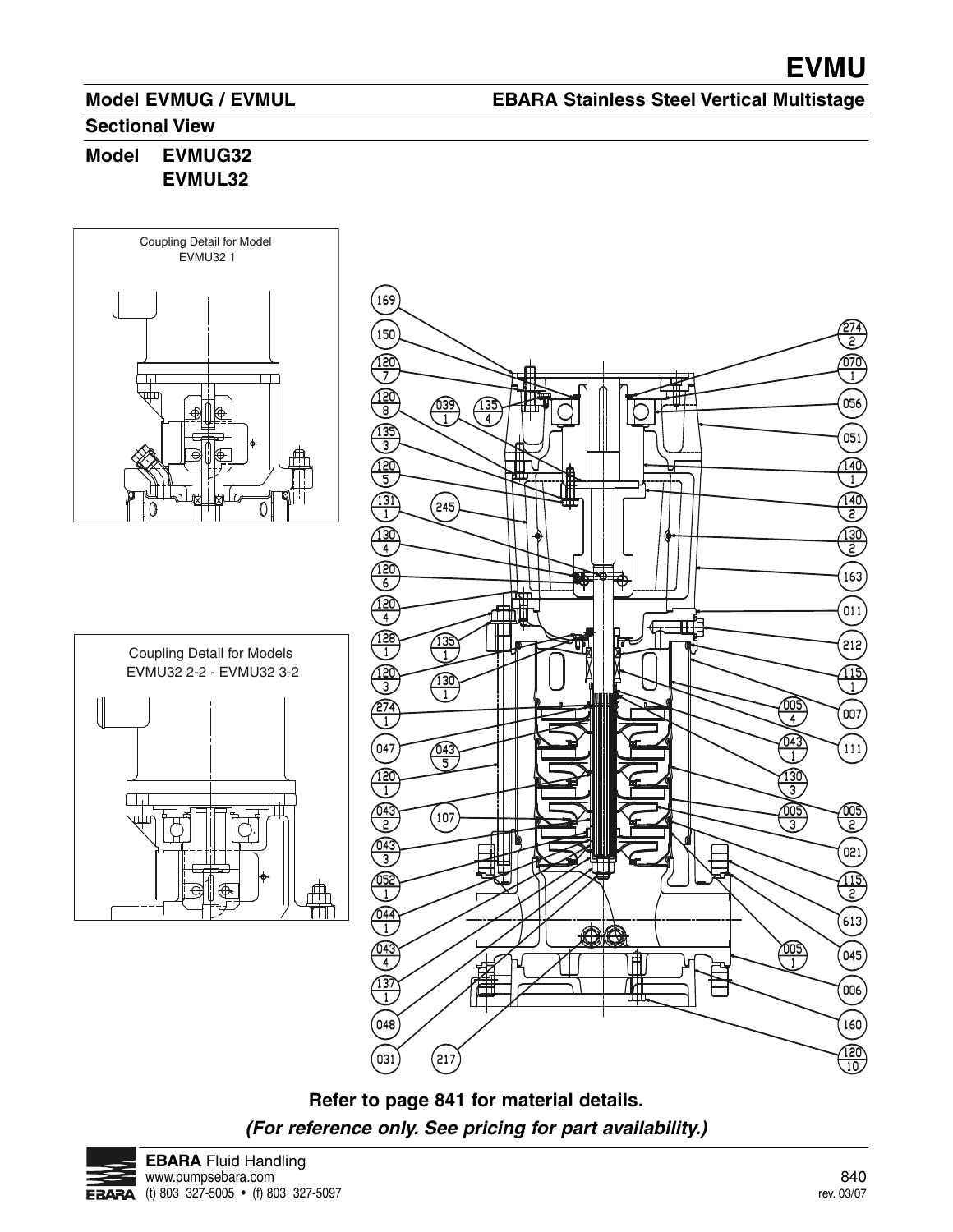# **EBARA Stainless Steel Vertical Multistage**

# **Sectional View – part reference**

# **Model EVMUG32**

**EVMUL32**

| NO.       |                     | <b>PART NAME</b>       | <b>MATERIAL</b>                                 |                                                 |  |
|-----------|---------------------|------------------------|-------------------------------------------------|-------------------------------------------------|--|
|           |                     |                        | <b>EVMUG</b>                                    | <b>EVMUL</b>                                    |  |
| $005 - 1$ | Stage casing        | (suction)              | AISI304                                         | AISI316                                         |  |
| $005 - 2$ | Stage casing        |                        | AISI304                                         | AISI316                                         |  |
| 005-3     | Stage casing        | (bearing)              | AISI304                                         | AISI316                                         |  |
| $005 - 4$ | Stage casing        | (Top)                  | AISI304                                         | AISI316                                         |  |
| 006       | Bottom casing       |                        | Cast iron EN-GJL-250                            | Cast AISI316 (G-X6CrNiMo18 0)                   |  |
| 007       | Outer sleeve        |                        | AISI304                                         | AISI316                                         |  |
| 011       | Casing cover        |                        | Cast iron EN-GJS-400-15                         | Cast iron EN-GJS-400-15+AISI304                 |  |
| 021       | Impeller            |                        | AISI304                                         | AISI316                                         |  |
| 031       | Shaft               |                        |                                                 | AISI316                                         |  |
| $039 - 1$ | Key                 |                        | C45                                             |                                                 |  |
|           |                     | (coupling)             |                                                 |                                                 |  |
| $043 - 1$ | Shaft sleeve        | (mechanical seal)      | AISI304                                         | AISI316                                         |  |
| 043-2     | Shaft sleeve        | (stage)                | AISI304                                         | AISI316                                         |  |
| $043 - 3$ | Shaft sleeve        | (bearing/upper)        | AISI304                                         | AISI316                                         |  |
| $043 - 4$ | Shaft sleeve        | (bearing/lower)        | AISI304                                         | AISI316                                         |  |
| $043 - 5$ | Shaft sleeve        | (top)                  | AISI304                                         | AISI316                                         |  |
| $044 - 1$ | Bearing sleeve      | (stage)                | Tungsten carbide                                |                                                 |  |
| 045       | Adjusting ring      |                        | C40                                             |                                                 |  |
| 047       | Split ring retainer |                        | AISI304                                         | AISI316                                         |  |
| 048       | Friction nut        |                        | AISI304                                         | AISI316                                         |  |
| 051       | Bearing housing     |                        | Cast iron EN-GJL-200                            |                                                 |  |
| $052 - 1$ | <b>Bearing</b>      | (stage)                | Tungsten carbide                                |                                                 |  |
| 056       | <b>Ball bearing</b> |                        |                                                 |                                                 |  |
| $070 - 1$ | Bearing holder      |                        | AISI304                                         |                                                 |  |
| 107       | Wear ring           |                        | AISI316+PTFE                                    |                                                 |  |
| 111       | Mechanical seal     | Cartridge ass'y        |                                                 | SiC/Carbon/FPM/316                              |  |
| $115 - 1$ | $O$ -ring           | (outer)                | <b>FPM</b>                                      |                                                 |  |
| 115-2     | $O$ -ring           | (stage)                | <b>FPM</b>                                      |                                                 |  |
| $120 - 1$ | Tie-rod bolt        |                        | Zincate steel with 6.8 strength class ISO 898/1 |                                                 |  |
| $120-3$   | <b>Bolt</b>         | (mechanical seal)      | Stainless steel A2-70 ISO3506                   |                                                 |  |
| 120-4     | <b>Bolt</b>         | (casing cover)         | Stainless steel A2-70 ISO3506                   |                                                 |  |
| 120-5     | <b>Bolt</b>         | (coupling M-side)      |                                                 |                                                 |  |
|           |                     |                        |                                                 | Zincate steel with 8.8 strength class ISO 898/1 |  |
| 120-6     | <b>Bolt</b>         | (coupling P-side)      |                                                 | Zincate steel with 8.8 strength class ISO 898/1 |  |
| 120-7     | <b>Bolt</b>         | (bearing)              |                                                 | Zincate steel with 8.8 strength class ISO 898/1 |  |
| $120 - 8$ | <b>Bolt</b>         | (bearing housing)      |                                                 | Zincate steel with 8.8 strength class ISO 898/1 |  |
| 120-10    | <b>Bolt</b>         | (base plate)           |                                                 | Zincate steel with 8.8 strength class ISO 898/1 |  |
| $128 - 1$ | Nut                 | (tie-rod bolt)         | Zincate steel with 6S strength class ISO 898/2  |                                                 |  |
| $130 - 1$ | Screw               | (mechanical seal)      | Stainless steel A2-70 ISO3506                   |                                                 |  |
| 130-2     | Screw               | (coupling guard)       | Stainless steel A2-70 ISO3506                   |                                                 |  |
| 130-3     | <b>Screw</b>        | (mechanical seal)      |                                                 | Stainless steel A2-70 ISO3506                   |  |
| 130-4     | Screw               | (coupling pin)         |                                                 | Strength class 45H ISO898/5                     |  |
| $131 - 1$ | Pin                 | (shat)                 |                                                 | CF35SMnPb10                                     |  |
| 135-1     | Washer              | (tie-rod bolt)         |                                                 | Zincate steel                                   |  |
| 135-3     | Spring washer       | (coupling bolt M-side) |                                                 | Zincate steel                                   |  |
| 135-4     | Spring washer       | (bearing)              |                                                 | Zincate steel                                   |  |
| $137 - 1$ | Shaft end sleeve    |                        | AISI304                                         | AISI316                                         |  |
| $140 - 1$ | Coupling upper half |                        |                                                 | Steel (36SMnPb14)                               |  |
| $140 - 2$ | Coupling lower half |                        |                                                 | Steel (36SMnPb14)                               |  |
| 150       | Spacer              | (coupling)             |                                                 | C45                                             |  |
| 160       | <b>Base plate</b>   |                        |                                                 | Cast iron EN-GJL-200                            |  |
| 163       | Motor stool         |                        |                                                 | Cast iron EN-GJL-200                            |  |
| 169       | Motor liner         |                        |                                                 | Cast iron EN-GJL-200                            |  |
| 212       | Vent plug           | (with seal ring)       | AISI304/FPM                                     | AISI316/FPM                                     |  |
| 217       | Plug                | (with seal ring)       | AISI304/FPM                                     | AISI316/FPM                                     |  |
| 245       | Coupling guard      |                        | AISI304                                         |                                                 |  |
| $274-1$   |                     |                        |                                                 |                                                 |  |
|           | $C$ -ring           | (top)                  | AISI304                                         | AISI316                                         |  |
| $274 - 2$ | $C$ -ring           | (coupling)             |                                                 | Carbon tool steel (TC80)                        |  |
| 613       | Pump flange         |                        | C40                                             |                                                 |  |

![](_page_17_Picture_8.jpeg)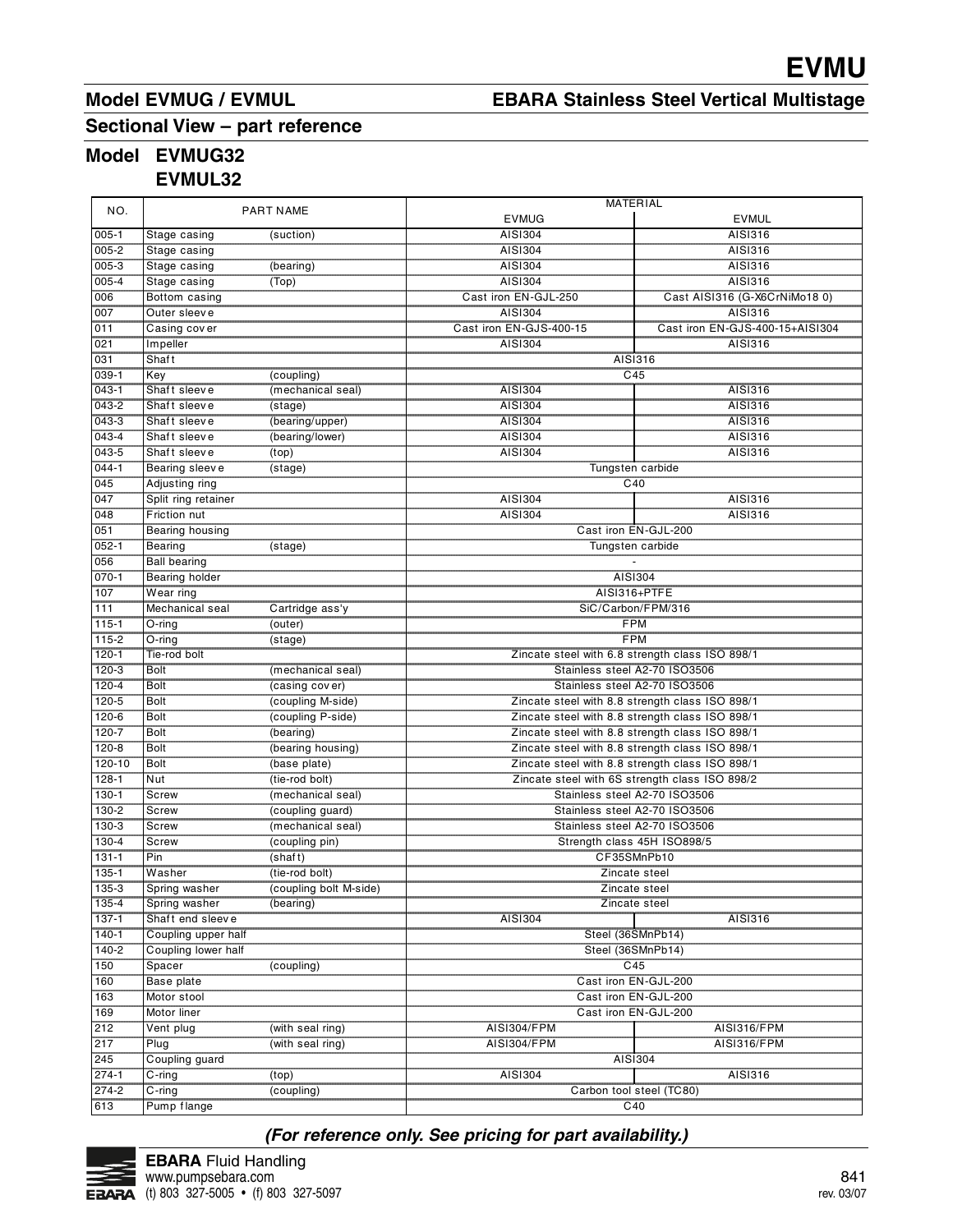### **EBARA Stainless Steel Vertical Multistage**

#### **Sectional View**

**Models EVMUG45 EVMUG64 EVMUL45 EVMUL64**

![](_page_18_Figure_5.jpeg)

![](_page_18_Figure_6.jpeg)

**Refer to page 843 for material details. (For reference only. See pricing for part availability.)**

![](_page_18_Picture_8.jpeg)